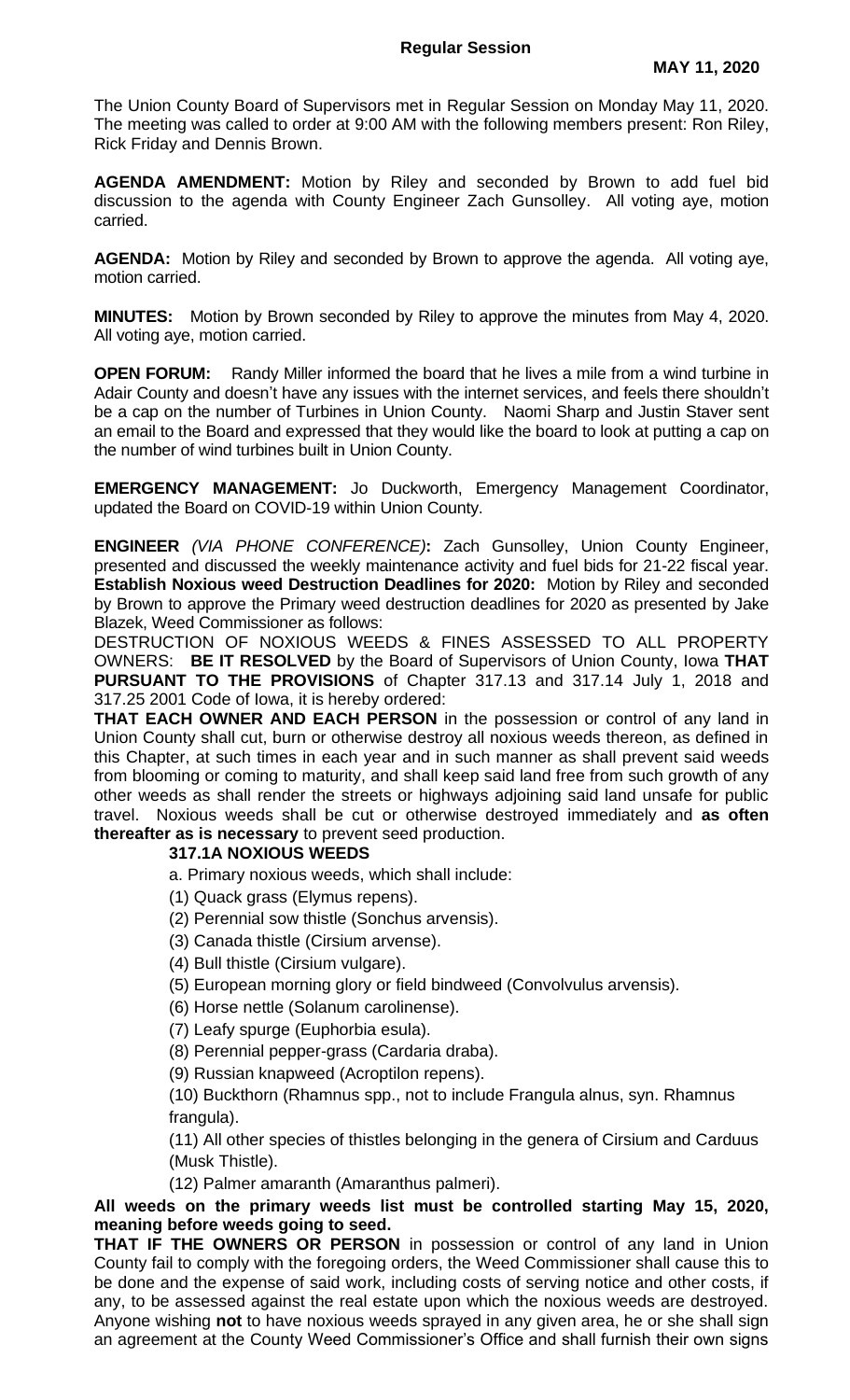to be posted on each side of the area designated and shall be responsible to destroy such weeds, **all season.**

**PENALTY:** For failure to comply by the date prescribed in an order pursuant to Chapter 317, up to ten (10) days, for destruction of weeds, the Weed Commissioner may have the weeds destroyed and the costs assessed back to the owner, or may impose a penalty of \$20.00 per day for each day the owner of the land fails to comply. Roll call vote: Brown aye, Riley aye, Friday aye, motion carried.

**SET PUBLIC HEARING:** Motion by Brown and seconded by Riley to set a public hearing for the Union County Budget Amendment at 10:00am on Tuesday May 26, 2020 in the Union County Board room. Roll call vote: Brown aye, Riley aye, Friday aye, motion carried.

**VETERAN'S AFFAIRS REPORT:** Motion by Riley and seconded by Brown to accept the monthly Veteran's Affairs Report as presented by Union County Auditor Sandy Hysell. All voting aye, motion carried.

**CLERK'S REPORT:** Motion by Brown and seconded by Riley to accept the monthly Clerk's Report as presented by Union County Auditor Sandy Hysell. All voting aye, motion carried.

**VOTE SAFE IOWA INITIATIVE GRANT AGREEMENT:** Motion by Brown and seconded by Riley for the chair to sign the Iowa Secretary of State Vote Safe Iowa Imitative Grant Agreement. All voting aye, motion carried.

**CLAIMS:** Motion by Riley and seconded by Brown to approve Claim #140544 - Claim #140683 for a total of \$2,442,707.86 as follows:

| <b>Vendor Name</b>                 | <b>Total</b>    | <b>Vendor Name</b>                    | <b>Total</b>    |
|------------------------------------|-----------------|---------------------------------------|-----------------|
|                                    | <b>Payments</b> |                                       | <b>Payments</b> |
| ADAMS COUNTY PRESS                 | \$24.13         | <b>IOWA PRISON INDUSTRIES</b>         | \$792.15        |
| <b>AGRILAND</b>                    | \$18,775.07     | <b>IOWA TOOL &amp; MANUFACTURING</b>  | \$1,148.21      |
| <b>AGRIVISION GROUP</b>            | \$16,027.93     | <b>ICCS</b>                           | \$1,500.00      |
| <b>AKIN BUILDING</b>               | \$39.29         | KELLEY, GARY D                        | \$3,510.00      |
| ALFORD, KARLA J.                   | \$3,578.21      | KELLEY, SHAUN                         | \$350.00        |
| <b>ALLIANT ENERGY</b>              | \$5,524.83      | <b>KERRIGAN, ROBERT</b>               | \$4,200.00      |
| <b>BARKER LEMAR</b>                | \$2,471.25      | <b>KSIB</b>                           | \$100.00        |
| <b>BEAM, KATHY</b>                 | \$68.40         | <b>LAWSON PRODUCTS</b>                | \$167.49        |
| <b>BERNIE LOWE</b>                 | \$882.00        | LYNAM, CAREY                          | \$1,155.39      |
| <b>BOMGAARS</b>                    | \$361.22        | MASTERCARD/ISSB                       | \$3,928.02      |
| <b>BRETT STREET</b>                | \$200.00        | MCKNIGHT, ELIZABETH                   | \$190.00        |
| <b>BRICK GENTRY BOWERS</b>         | \$450.00        | <b>MEDIACOM</b>                       | \$1,136.20      |
| <b>BSM ENTERPRISES</b>             | \$98.80         | <b>METRO WASTE AUTHORITY</b>          | \$29,032.06     |
| <b>BUTTERFIELD SALES</b>           | \$2,370.15      | MEYER LABORATORY INC                  | \$453.14        |
| <b>CALHOUN-BURNS</b>               | \$6,632.15      | <b>MURPHY TRACTOR &amp; EQUIPMENT</b> | \$367.49        |
| <b>CARE</b>                        | \$18,000.00     | <b>NAPA</b>                           | \$4,066.13      |
| <b>CENTURY LINK</b>                | \$114.93        | NEW HORIZONS-FAMILY                   | \$7,645.00      |
| <b>CHAT MOBILITY</b>               | \$191.13        | NOSEKABEL, LORI                       | \$65.00         |
| CHECKETTS LAW PLC                  | \$747.50        | OFFICE MACHINES COMPANY INC           | \$1,371.45      |
| CHEERS, OLIVIA                     | \$114.00        | OKEEFE ELEVATOR COMPANY               | \$309.37        |
| CITY LAUNDERING COMPANY            | \$136.87        | PARTNERSHIP FOR PROGRESS-             | \$3,720.00      |
| <b>CITY OF AFTON</b>               | \$96.50         | PURDY, WILLIAM                        | \$105.00        |
| <b>CITY OF CRESTON</b>             |                 | PURVIS, DOUGLAS                       |                 |
| <b>CITY OF CRESTON</b>             | \$9,266.05      |                                       | \$278.00        |
|                                    | \$385.82        | RED OAK WELDING SUPPLIES              | \$20.40         |
| <b>CONTECH ENGINEERED</b>          | \$53,000.00     | RILEY, GARY                           | \$85.00         |
| COONEY, HOWARD JOSEPH II           | \$54,331.39     | RONS PEST SOLUTIONS LLC               | \$225.00        |
| <b>CORNING RENTAL</b>              | \$1,750.00      | ROSS, ADAM J. & SHEILA L.             | \$706.40        |
| <b>COUNTRY CARE CENTER CORP</b>    | \$1,860.00      | SANSON, SARA                          | \$417.14        |
| <b>CREST HAVEN CARE CENTER</b>     | \$2,379.00      | <b>SCC NETWORKS</b>                   | \$40.54         |
| <b>CRESTON AUTOMOTIVE INC</b>      | \$33,351.00     | SCHILDBERG CONSTRUCTION IN            | \$45,007.05     |
| <b>CRESTON PUBLISHING</b>          | \$873.66        | SEAT-TREASURER                        | \$150.00        |
| DAVES PLACE LLC                    | \$8,300.00      | SERVICE TECHS INC                     | \$253.27        |
| DELL INC                           | \$1,301.36      | SHRED-IT USA - DES MOINES             | \$105.94        |
| DOWNING, KYSA                      | \$350.00        | SIDDENS, TERI                         | \$25.00         |
| EIGHME, FRANKLIN                   | \$1,510.75      | <b>SIRWA</b>                          | \$35.78         |
| <b>ENFORCEMENT VIDEO LLC</b>       | \$15.00         | SOUTHERN HILLS REGIONAL MH            | \$247,578.00    |
| ESLINGER, JEFF                     | \$300.00        | <b>STALKER CHEVROLET</b>              | \$2,865.27      |
| <b>ESLINGER, QUINN</b>             | \$266.00        | STEWART, DICK                         | \$150.00        |
| <b>CCCPCA</b>                      | \$220.35        | STOREY KENWORTHY, MATT                | \$180.00        |
| <b>FARMERS ELECTRIC COOP</b>       | \$1,160.38      | <b>SUMMIT SAFETY LLC</b>              | \$1,167.54      |
| <b>FASTENAL COMPANY</b>            | \$1,055.08      | <b>TERMINAL SUPPLY CO</b>             | \$341.54        |
| FIRST COMMUNICATIONS LLC           | \$63.58         | THATCHER, CARL V                      | \$50.00         |
| FOX, JERRY                         | \$189.00        | TRACTOR SUPPLY CO                     | \$29.99         |
| <b>GALLS LLC</b>                   | \$145.98        | <b>TYLER TECHNOLOGIES</b>             | \$2,264.17      |
| <b>GARDEN &amp; ASSOCIATES LTD</b> | \$11,300.50     | <b>UMB BANK NA</b>                    | \$1,711,636.25  |
| GARRETT, JAMES M (JIM)             | \$500.00        | UNION COUNTY EMERGENCY                | \$50,000.00     |
| <b>GATR OF DES MOINES</b>          | \$476.11        | UNION COUNTY ENGINEER                 | \$618.98        |
| GRAINGER, DEPT. 830553525          | \$94.16         | UNION COUNTY LEC FUND                 | \$5,518.02      |
| <b>GRAPHIC DISPLAYS</b>            | \$45.00         | UNION COUNTY SHERIFF                  | \$275.07        |